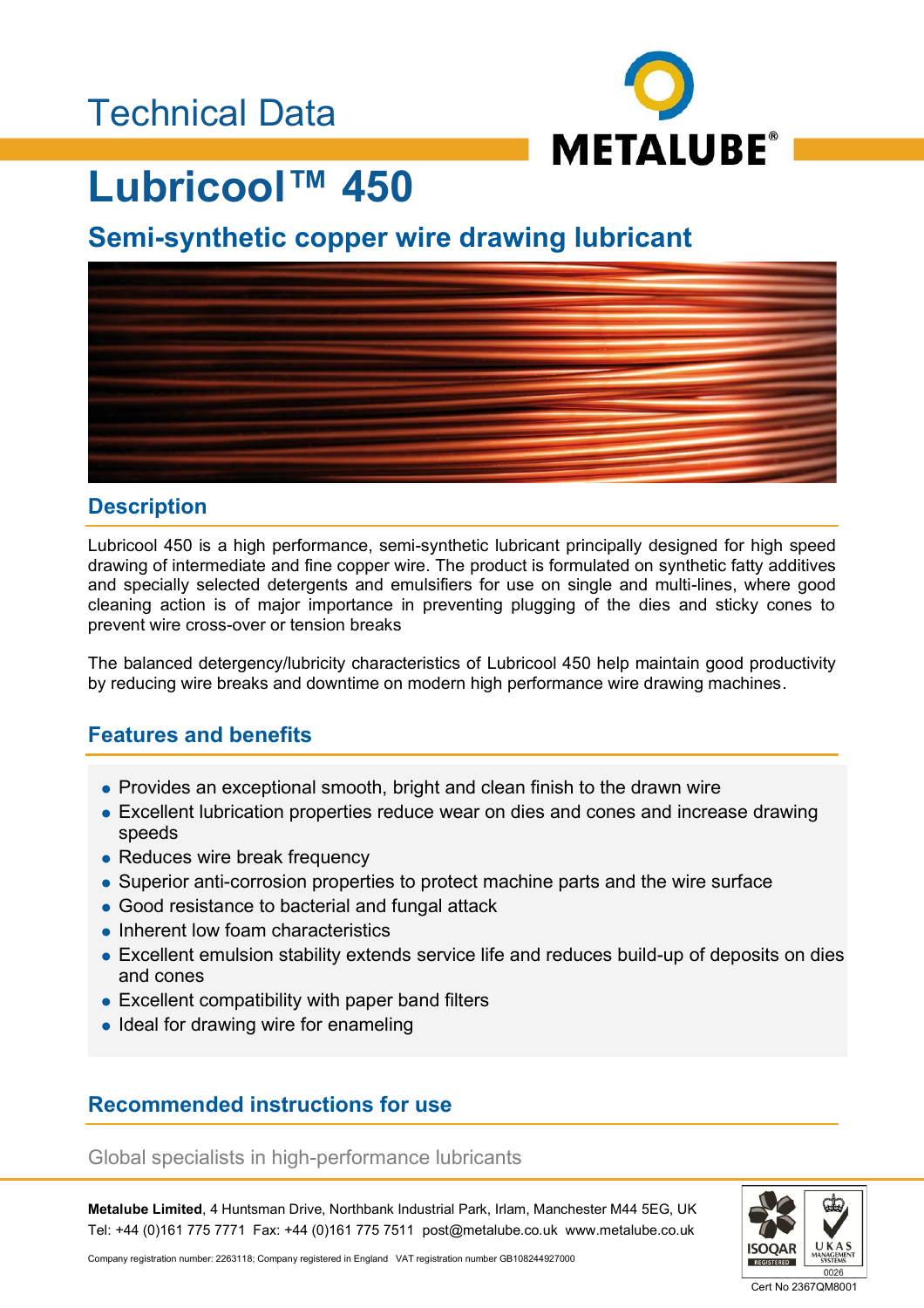## Technical Data



# **Lubricool™ 450**

Best used in low hardness and low salt content water, but can be used in waters with up to 200 ppm CaCO<sub>3</sub> hardness. Ideally, use water with an initial hardness of 60-100 ppm CaCO<sub>3</sub> to prepare a fresh emulsion, with de-ionised water being used for subsequent replacement of evaporation losses, spillage etc. Bulk emulsion operating temperatures of 35 – 40 °C are recommended.

To prepare an emulsion always add Lubricool 450 concentrate to water with adequate agitation – **never** add water to the concentrate.

For further information consult the Metalube wire drawing lubricants guide.

#### **Dilution range**

| Intermediate wire | Finishing $0.30 - 0.80$ mm | $6 - 8\%$ |
|-------------------|----------------------------|-----------|
| Fine/Intermediate | Finishing $0.15 - 0.30$ mm | $4 - 6\%$ |
| Fine/Superfine    | Finishing 0.3mm entry      | $2 - 4\%$ |

#### **Pack sizes**

Lubricool 450 is available in 205 litre drums

### **Technical data (typical values)**

| <b>Property</b>                                        | <b>Test method</b> | <b>Result</b>                     |
|--------------------------------------------------------|--------------------|-----------------------------------|
| <b>Concentrate appearance</b>                          | <b>MSTM1</b>       | Dark brown oil                    |
| <b>Emulsion appearance</b><br>(5% in de-ionised water) | <b>MSTM9</b>       | Fine semi-translucent<br>emulsion |
| <b>Emulsion pH</b><br>(5% in de-ionised water)         | <b>MSTM18</b>      | 9.2                               |
| Density at 20°C                                        | MSTM <sub>23</sub> | $0.96$ g.cm <sup>-3</sup>         |
| Conductivity at 25°C                                   | MSTM 34            | 640 µS                            |

### **Concentration monitoring**

Emulsion concentration is generally measured using a refractometer measuring on the Brix scale.

Global specialists in high-performance lubricants

**Metalube Limited**, 4 Huntsman Drive, Northbank Industrial Park, Irlam, Manchester M44 5EG, UK Tel: +44 (0)161 775 7771 Fax: +44 (0)161 775 7511 post@metalube.co.uk www.metalube.co.uk



Company registration number: 2263118; Company registered in England VAT registration number GB108244927000